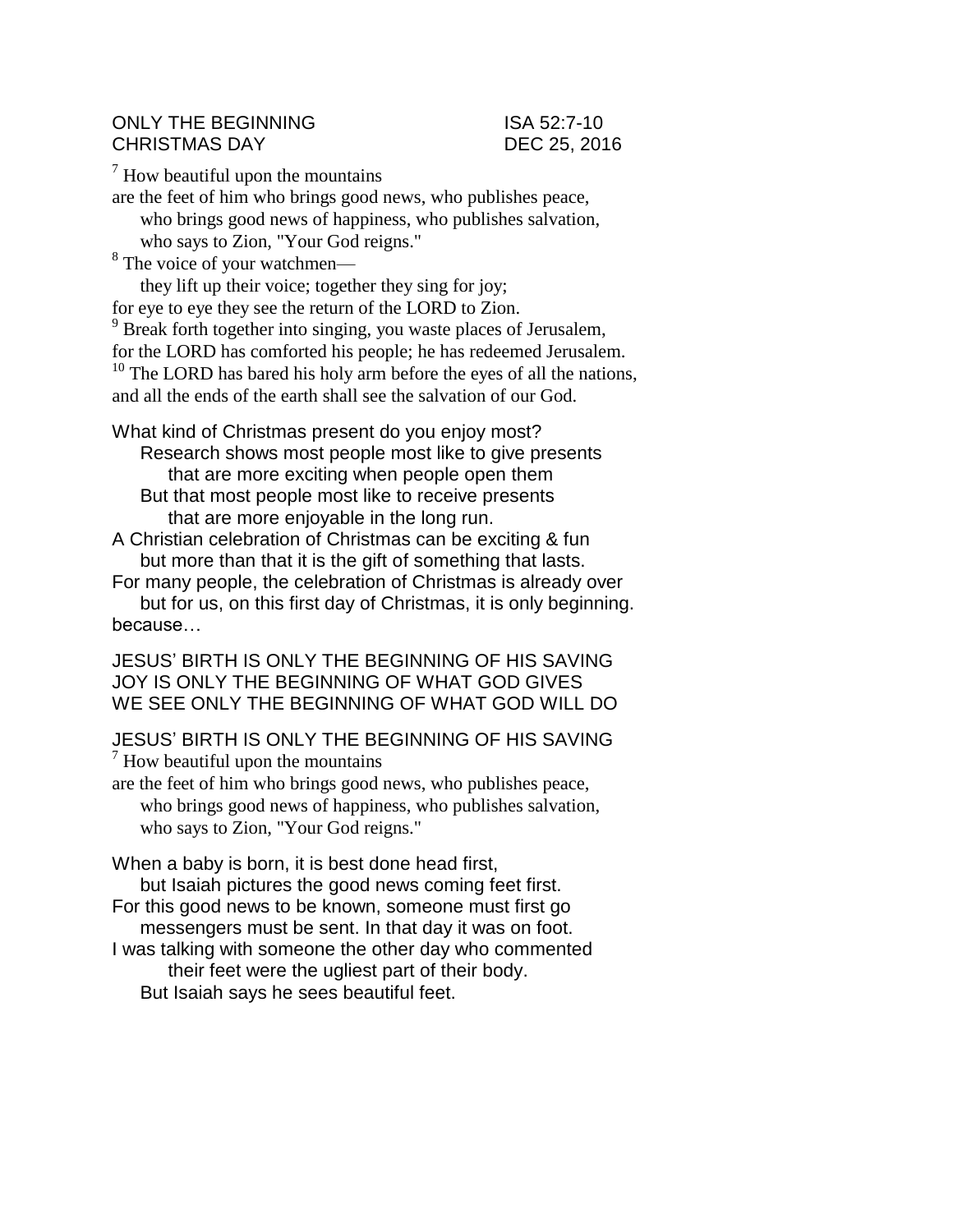they are beautiful because they bring something that is most beautiful of all: good news. There is good news for us because someone comes in person. It is Jesus, who is God himself. He does not send substitute Because he comes to proclaim peace, reconciliation between the almighty, just God and people who have rebelled against him. Jesus birth, God being willing to be with us in person on cute, beautiful little feet, is good news, but it is just the beginning. Jesus goes on to walk on dusty feet through our dirty world, washing feet as a servant of all, having his feet nailed to the cross and rising again from the dead appearing to disciples who fell at his feet in awe and ascending into heaven where he rules with all things under his feet. This is reason for great joy to the world, but JOY IS ONLY THE BEGINNING OF WHAT GOD GIVES <sup>9</sup> Break forth together into singing, you waste places of Jerusalem,

for the LORD has comforted his people; he has redeemed Jerusalem.  $10$  The LORD has bared his holy arm before the eyes of all the nations, and all the ends of the earth shall see the salvation of our God.

Isaiah speaks to the waste places of Jerusalem, which has been left in ruins by enemies, saying the Lord has come to comfort them. When there are disasters in our country, it is comforting for the president himself to come and be with them in their time of trouble. When we have disasters in our lives, it is comforting for friends to come & be with us. But Isaiah says more: break forth into singing. This is because Jerusalem is not left in ruins but rebuilt. We have joy because God forgives us instead of justly punishing us for our sins and we are comforted by his caring presence with us, experiencing the same troubles we experience, even being born into poverty, The shepherds saw this and had great joy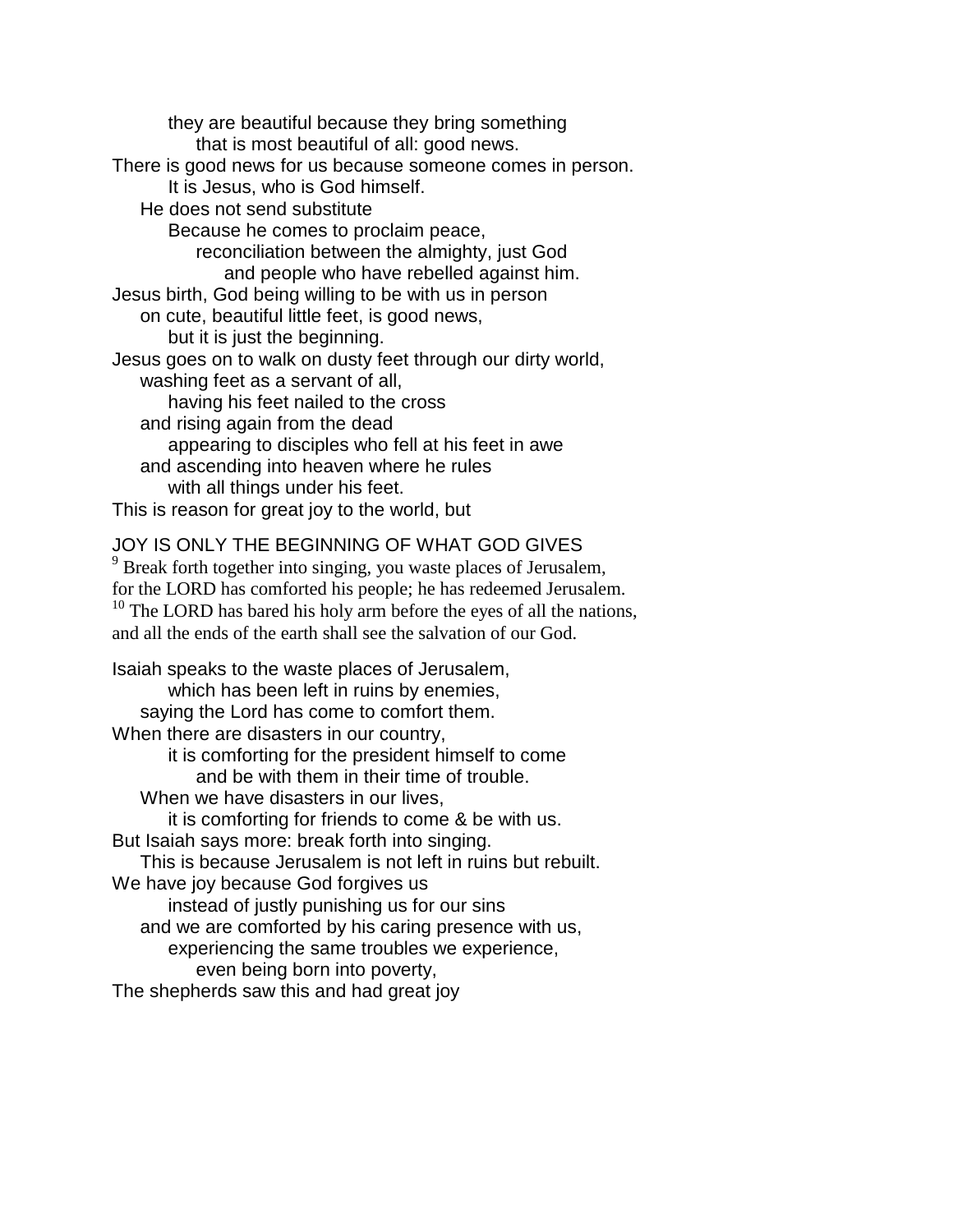and they were among the first messengers to go with running feet to announce the birth of Jesus but they still knew only part of the story. We know God didn't just come to suffer with us but to redeem us from all evil and the power of the devil to bring us into his own kingdom. He doesn't just change our feelings for a day of partying but he is at work transforming our whole lives. He the faith he gives us in his forgiveness gives us confidence in his eternal love so we have peace Confidence in his love also leads us to love others and to be gentle, kind & forgiving ourselves. He gives us faith in his word which gives us trust in his wisdom and in his power to do what he promises. This leads us to obey his will even when it is hard and to accept his will with endurance and patience when things are difficult for now. But even all this that happens in our lives is just the beginning. It sends us in turn running with the good news to others so that, as Isaiah foresaw, he is revealed to the nations and the ends of the earth see the salvation of God. and the whole world is transformed. This began to happen when the Magi learned the prophecies and came to worship Jesus, realizing already that he was more than he appeared, a great king, but and they may have told others when they returned home but they too left before they knew the half of it. We have yet to see this happen, but even when we do,

## WE SEE ONLY THE BEGINNING OF WHAT GOD WILL DO

<sup>8</sup> The voice of your watchmen they lift up their voice; together they sing for joy; for eye to eye they see the return of the LORD to Zion.

For now we hear the voice of the watchmen. Watchmen are those expected to look far off. Isaiah is a watchman prophesying to Israel their future return from exile but also seeing farther into the future what will happen when Jesus comes to bring us back from being separated from him & exiled from heaven.